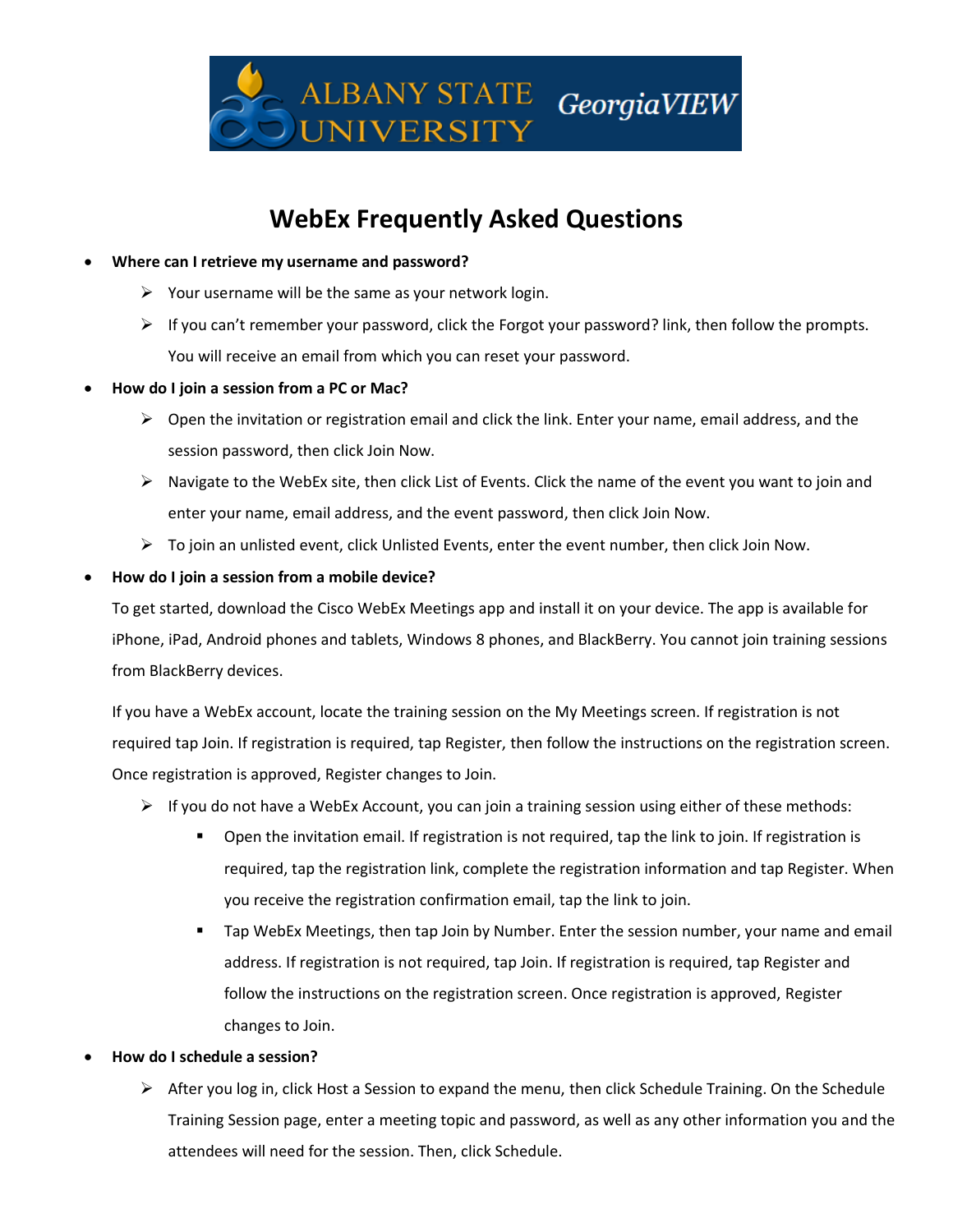### • **I scheduled my session for 1 hour. Will it end automatically when the hour is up?**

 $\triangleright$  The session will continue until you end it. Attendees can leave the session at any time, however.

# • **How do I specify an alternate host for a session?**

- ➢ Either schedule a new Training Center session or edit an existing session. On the Scheduling page, scroll to the Presenters section, then click Invite Presenters. Enter a presenter's name and email address and select Invite as alternate host. Click Add Presenter to display the Invite Presenters page, then select the name of the alternate host and click Invite. Scroll down and click either Update or Schedule for your changes to take effect
- $\triangleright$  To add an alternate host to new training session from Outlook, click Schedule Meeting and enter the names of invitees, then click Add WebEx Meeting in the Outlook Ribbon. Select a Training Center option from the Meeting template field. Click the Resources tab, then select a name from the Alternate Host section. Click OK.
- $\triangleright$  To add or edit an alternate host for an existing session, open the session on your calendar and click Change Settings to display the WebEx Settings dialog box. Click the Resources tab and make any required changes.
- **How do I start a scheduled session?**
	- $\triangleright$  You can start a scheduled training session by clicking the link in your confirmation email, then logging into your Training Center site and clicking Start Now. You can also log into your Training Center site, then click My WebEx on the top navigation bar. Select the session in the list, then click Start.
- **Is there a limit to the number of people I can have in my session?**
	- $\triangleright$  Depending on the Training Center service type your organization has purchased, up to 1000 participants can join a WebEx Training Center session when using WebEx Audio (500 when using VoIP only or Other Teleconference service). Up to 100 Breakout sessions may be scheduled. Breakout sessions are limited to 100 participants each, up to a total of 1000 participants. The participant total includes the host, presenter, and panelists.

#### • **How do I share an application, a file, my desktop, or video during a session?**

- $\triangleright$  After you start your session, click the button at the bottom of the sharing panel on the Quick Start tab. Select what you want to share with attendees, such as a whiteboard or file. Once you share something, attendees will see what you see. You can also select Share from the session menu bar.
- **How do I share a presentation during my session?**
	- $\triangleright$  Select Share > File from the menu bar, or click Share File on the Quick Start page. Locate the presentation file you want to share, then click Open. Use the page controls at the top of the session window to move through slides. If you are sharing a presentation created with PowerPoint 2013 or later, the page controls will not advance through transitions and animations.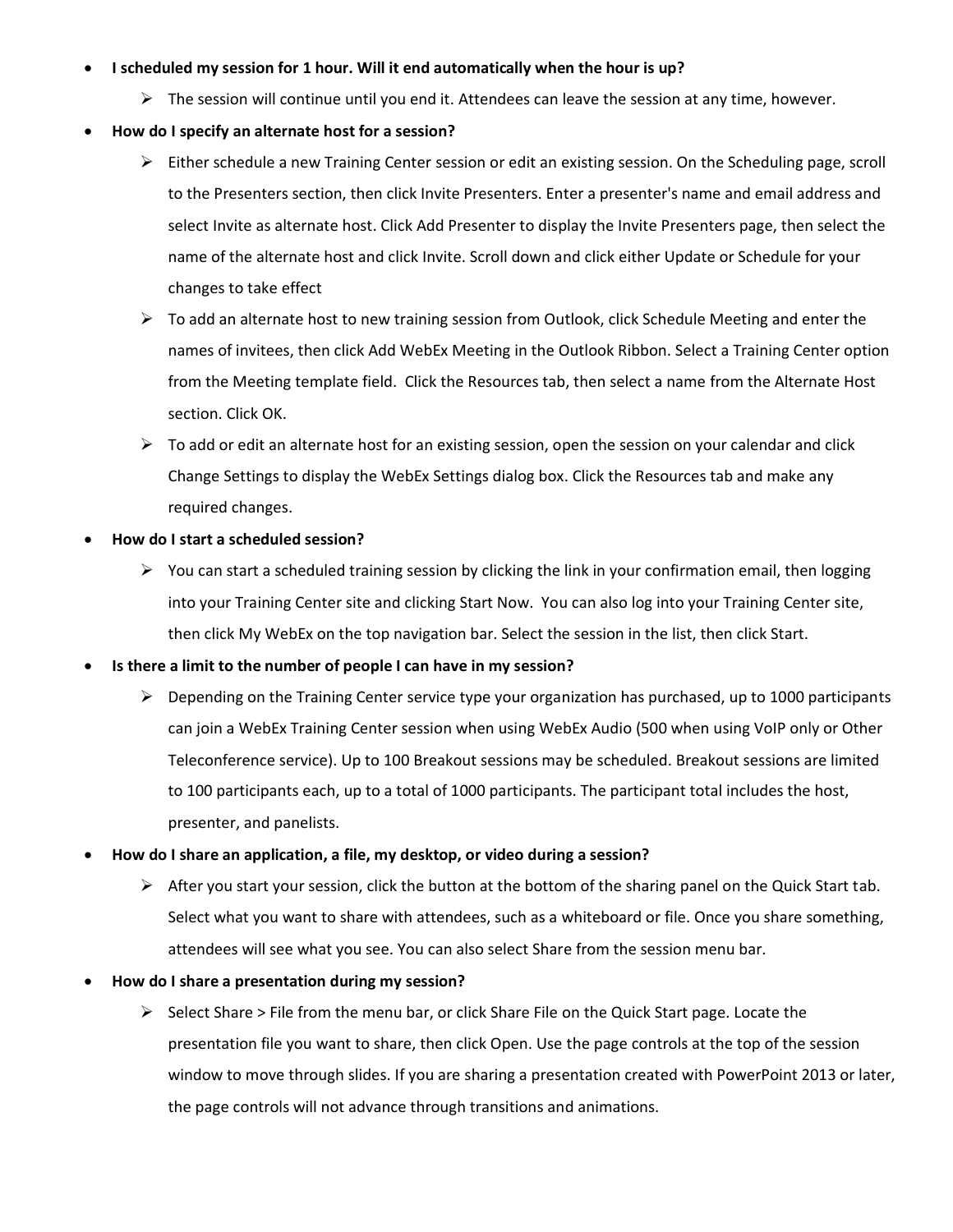- ➢ If you have added notes to a shared PowerPoint presentation created with PowerPoint 2010 or earlier, they will be available to the presenter in the PowerPoint Notes panel.
- $\triangleright$  For best results when sharing presentations created with PowerPoint 2013 or later, use Share Application.
- **Where can I get a list of global call-in numbers?** 
	- $\triangleright$  When you join the training session's audio conference, select I will call in from the Use Phone dropdown. Then, click All global call-in numbers. Or, from the Session Info screen, click Show all global call-in numbers.

# • **Can I control a PC or Mac remotely during a session?**

- $\triangleright$  If participants have been assigned the Control shared applications, Web browser, or desktop remotely privilege, they can pass control of their application, desktop, or web browser to anyone in the session.
- $\triangleright$  While sharing, move the mouse to the top of the screen and click Assign. Select Pass Keyboard and Mouse Control, then select the participant to assign control to. The selected participant gets a message advising them to click to gain control.
- $\triangleright$  To return control to the presenter, triple-click.

# • **How do I record my training session?**

 $\triangleright$  After a session starts, click the Record button on the Quick Start page, or select Session  $>$  Start Recording from the menu bar.

# • **Can I schedule a training session for someone else?**

- $\triangleright$  Yes, provided the person you are scheduling for has given you permission on their My WebEx>My Profile page. When it's time to schedule a session for someone, click Schedule Training from the left-hand navigation menu to display the Schedule Training Session page. Select that person's name from the Schedule for drop-down. Complete the session information, then click Schedule.
- $\triangleright$  From Outlook, you must be assigned as a delegate for the host in order to open their calendar. Select File > Open > Other User's Folder. Click Name and select the host's name from the address book, then select Calendar from the Folder type: drop-down, and click OK. Click a date in the host's calendar, and then click Schedule Meeting from the Outlook toolbar. Schedule the session, entering session information on the Appointment tab and selecting attendees from the Invite Attendees or Scheduling menus. Click Add WebEx Meeting. Select a Training Center option from the Meeting Template field. Enter and confirm a password. Verify the meeting options and click OK to close the dialog box. Click Send.

# • **Can I save a Q & A session?**

 $\triangleright$  Every two minutes, WebEx automatically saves Q & A sessions in the My Documents folder on the host and presenter computers. To save the session manually during a session, select File > Save > Questions and Answers. Choose a location, name the file, and choose the file type (.text or .csv). Click Save.